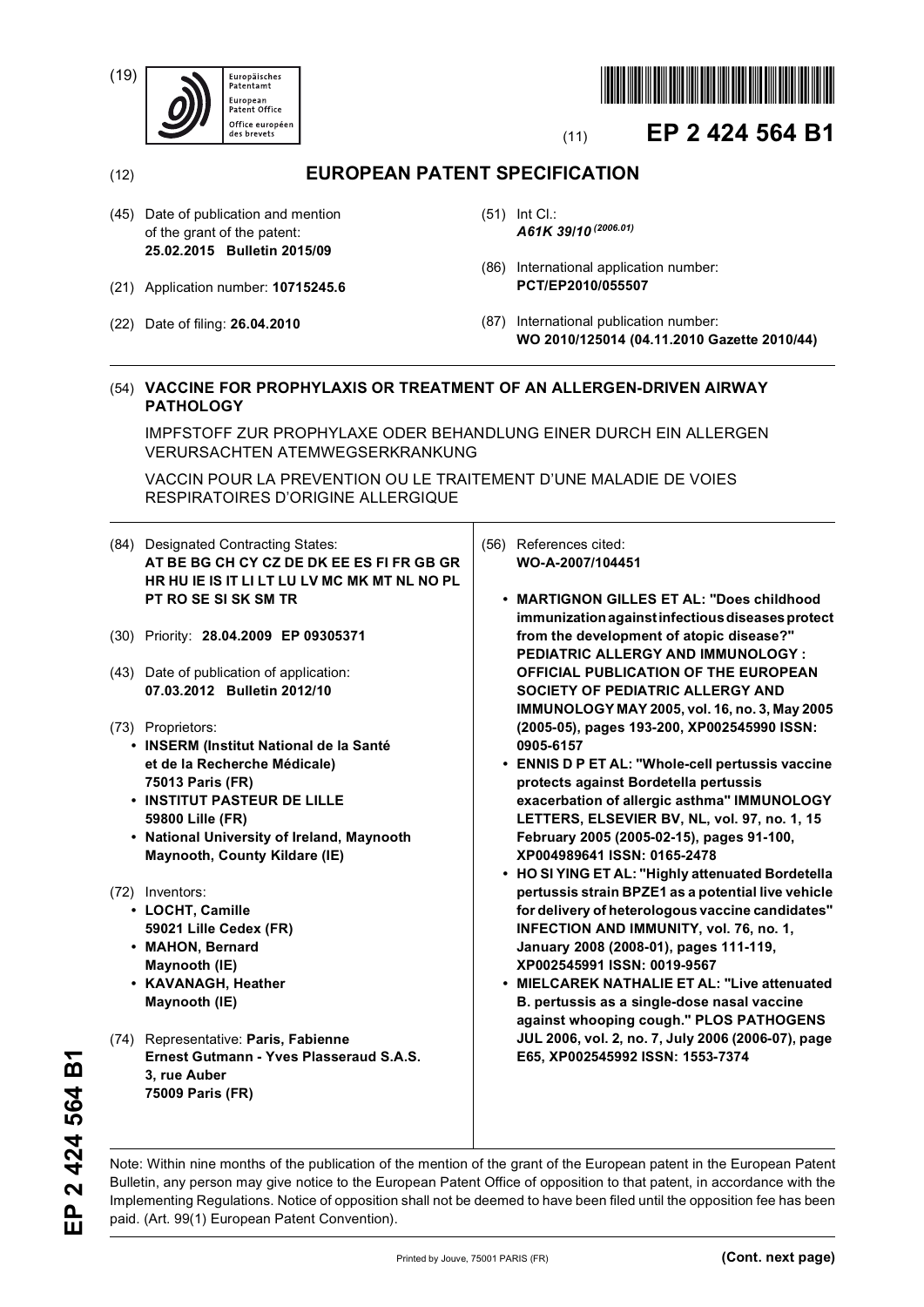- **ENNIS D P ET AL: "Prior Bordetella pertussis infection modulates allergen priming and the severity of airway pathology in a murine model of allergic asthma" CLINICAL AND EXPERIMENTAL ALLERGY, vol. 34, no. 9, September 2004 (2004-09), pages 1488-1497, XP002545993 ISSN: 0954-7894**
- **KAVANAGH H ET AL: "Attenuated Bordetella pertussis vaccine strain BPZE1 modulates allergen-induced immunity and prevents allergic pulmonary pathology in a murine model" CLINICAL AND EXPERIMENTAL ALLERGY 2010 BLACKWELL PUBLISHING LTD GBR LNKD- DOI: 10.1111/J.1365-2222.2010.03459.X, vol. 40, no. 6, June 2010 (2010-06), pages 933-941, XP9135071**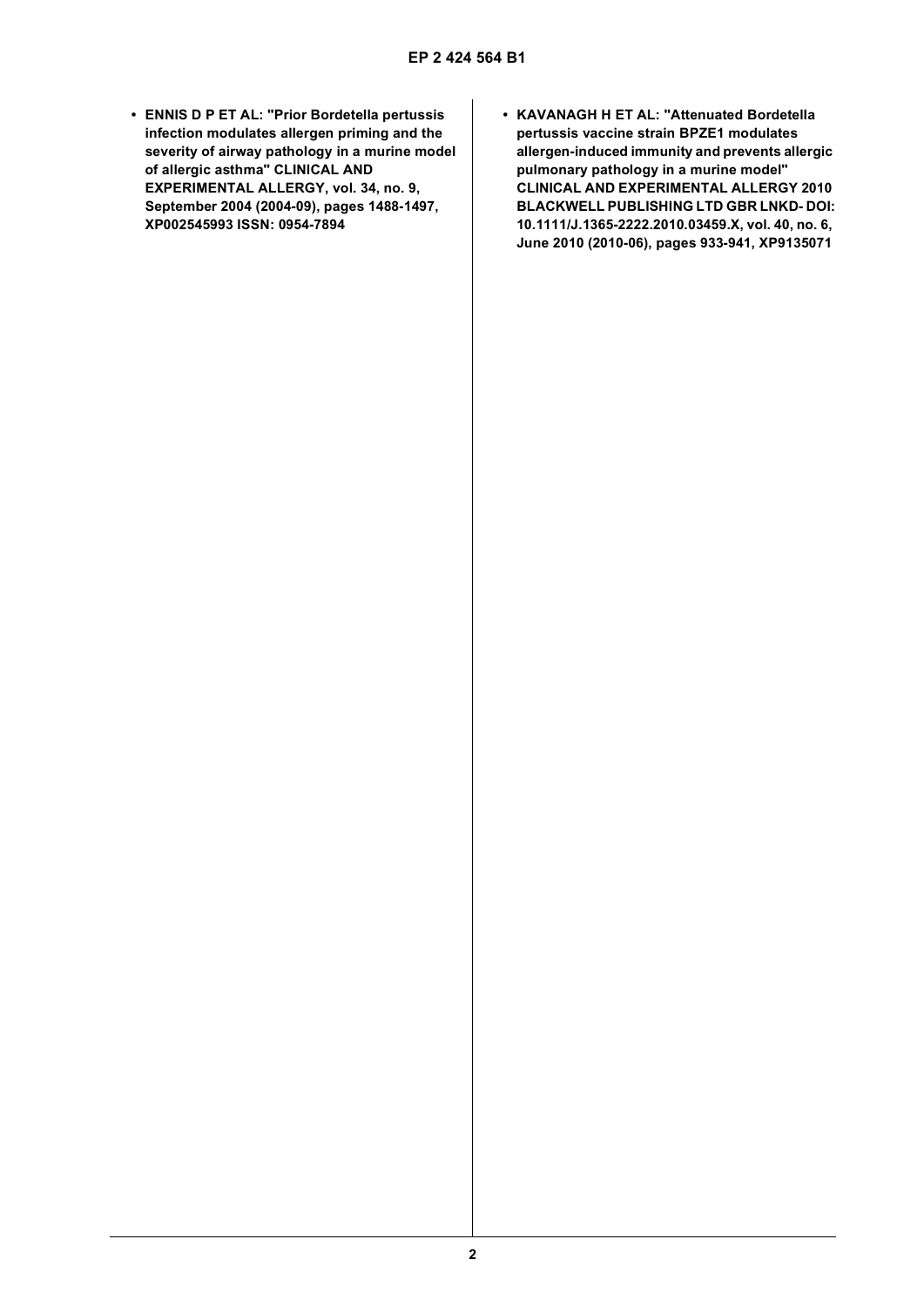# **Description**

# **FIELD OF THE INVENTION**

*5* **[0001]** The present invention relates to a vaccine for prophylaxis or treatment of an allergen-driven airway pathology.

# **BACKGROUND OF THE INVENTION**

*10* **[0002]** The pathogenesis of allergic asthma remains unclear, however, the current understanding involves the expansion of CD4+ Th2 cells, and a breakdown in tolerance to otherwise innocuous environmental allergens (Romagnani et al. J Allergy Clin Immunol 2004;113(3):395-400). Genetic predisposition, coupled with environmental influences appears to affect the regular suppression of Th2-mediated responses. It has been hypothesized that abnormalities in the maturation of the lung during fetal and neonatal development may render the airways more susceptible to environmental allergens, favoring polarization towards the Th2 phenotype and thus, predisposing the individual to atopy and asthma.

- *15* Allergen-driven production of IL-4, IL-5 and IL-13 are typical of allergic pathologies and the secretion of such Th2 cytokines initiates isotype class-switching of B cells towards IgE, increased mucus production and recruitment of eosinophils to the airways. Since CD4+ Th2 cells represent a co-ordinating cell type in some allergies, it was suggested that the induction of counterbalancing responses might prevent the subsequent development of atopic disease. According to this modification of Strachan's hygiene hypothesis (Romagnani et al. Int Arch Allergy Immunol 1992;98(4):279-85),
- *20* microbial exposure may activate innate immune pathways that alter Th1, Th2 and Treg responses. This results in the suppression of T helper 2 cell expansion, and a consequent inhibition of isotype switching to IgE. However, several studies have suggested that viral and bacterial infections play a role in exacerbation of respiratory disease. For example, respiratory syncytial virus and Th1 inducing virulent *Bordetella pertussis* infection (Ennis et al. Clin Exp Allergy 2004;34(9): 1488-97) exacerbate allergic inflammation in animal models. Gram-negative *B. pertussis* causes whooping cough, a
- *25* severe respiratory disease responsible for significant infant morbidity and mortality worldwide. Although immunizations with either killed whole cell vaccines (Pw) or more recent acellular subunit vaccines (Pa) have had success, a reemergence of the disease in young adults has been reported (Das P. Lancet Infect Dis 2002;2(6):322). Typically, *B. pertussis* does not acutely affect this age group; however, infected adults can act as reservoirs, and increase the likelihood of infants contracting the disease prior to vaccination. Most current vaccination regimes require three doses, beginning
- *30* at 2 months of age necessitating 6 months for optimal protection. Therefore, there is a need for vaccines that induce strong protection against *B. pertussis* in neonates. Virulent *B. pertussis* infection exacerbates airway pathology in a murine model of allergen driven inflammation, despite the induction of Th1 immunity (Ennis et al. Clin Exp Allergy 2004;34(9):1488-97). Th2 inducing Pa vaccines protect against *B. pertussis-induced* exacerbation of allergic asthma, but induce IL-13 both at a systemic and local level (Ennis
- *35* et al. Clin Diagn Lab Immunol 2005;12(3):409-17). In contrast, systemic immunization with Th1 inducing Pw inhibits allergic airway responsiveness (Mills et al. Dev Biol Stand. 1998;95:31-41), suggesting that protection from allergendriven pathology is not simply modulation of Th1/Th2 responses, but is associated with the degree of airway damage at the time of priming, such that allergen priming via the respiratory tract airways during breakdown of the airway epithelial mesenchymal unit may be a more significant factor than Th1/Th2/Treg polarization.
- *40* Recently, a genetically-attenuated live vaccine against *B. pertussis,* BPZE1, has been developed as a candidate neonatal vaccine against whooping cough (Mielcarek et al. PLoS Pathog 2006;2(7):e65). This live recombinant *B. pertussis* strain induces strong local and systemic immune responses upon intranasal delivery. Administration via the nasal route mimics natural infection and is expected to promote long-lasting immunity in children from 1 month of age (Mascart et al. J Immunology 2003;170(1):1504-9). Three virulence factors have been targeted for attenuation; pertussis toxin, tracheal
- *45* cytotoxin and dermonecrotic toxin. Using allelic exchange, genes encoding these toxins were deleted or replaced with genetically inactivated analogues in order to induce protection, without the severe pathology associated with wild-type infection. However, the influence of BPZE1 administration on third party allergen priming and allergen induced pathology is not known.

#### *50* **SUMMARY OF THE INVENTION**

**[0003]** The present invention relates to a live attenuated *Bordetella pertussis* vaccine which is deficient for tracheal cytotoxin (TCT), pertussis toxin (PTX), and dermonecrotic toxin (DNT) for prophylaxis or treatment of an allergen-driven airway pathology.

*55* **[0004]** Disclosed herein is a method for prophylaxis or treatment of an allergen-driven airway pathology in a subject, comprising administering to said subject an effective amount of a live attenuated *Bordetella pertussis* vaccine, wherein said live attenuated *Bordetella pertussis* vaccine is deficient for tracheal cytotoxin (TCT), pertussis toxin (PTX), and dermonecrotic toxin (DNT).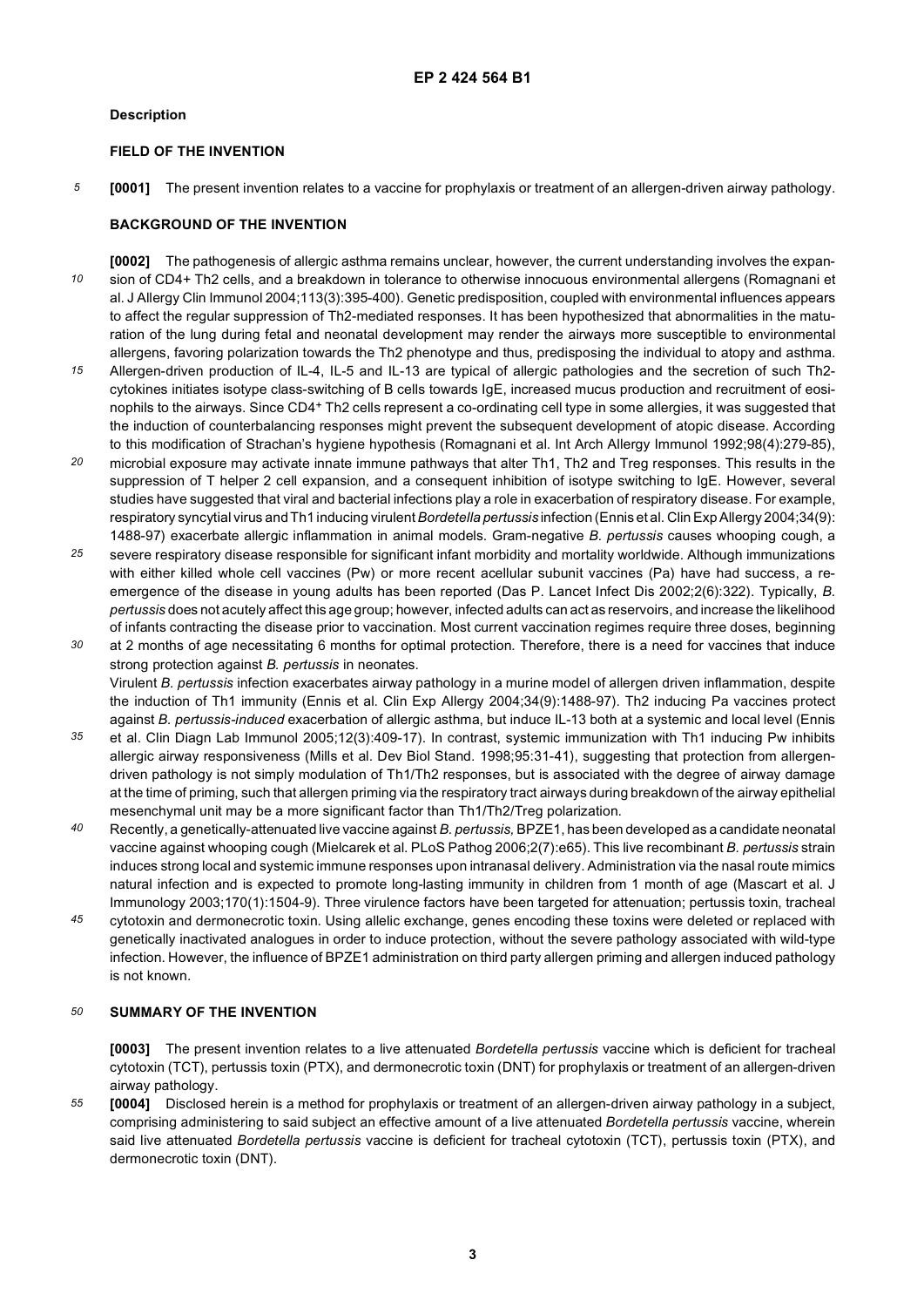**[0005]** The present invention also relates to the use of a live attenuated *Bordetella pertussis* vaccine, which is deficient for tracheal cytotoxin (TCT), pertussis toxin (PTX), and dermonecrotic toxin (DNT) in the manufacture of a medicament for prophylaxis or treatment of an allergen-driven airway pathology.

#### *5* **DETAILED DESCRIPTION OF THE INVENTION**

**[0006]** Examples of allergen-driven airway pathology are allergic asthma, Hay fever, interstitial lung diseases including pulmonary fibrosis.

*10* Interstitial lung diseases including pulmonary fibrosis, may be caused by occupational or environmental exposures. Without wishing to be bound by theory, a live attenuated *Bordetella pertussis* vaccine, which is deficient for TCT, PTX, and DNT would reduce airway damage and remodelling during a period of environmental exposure (to the agent triggering Interstitial lung diseases) and would also protect against virulent *B. pertussis* exacerbation of pulmonary fibrosis. **[0007]** By "subject" it is meant a human. Typically the subject is a neonate, an infant or an adult.

*15* Live attenuated *Bordetella pertussis* vaccines which are deficient for tracheal cytotoxin (TCT), pertussis toxin (PTX), and dermonecrotic toxin (DNT) have been described in WO2007/104451 and in Mielcarek et al. (PLoS Pathog 2006;2(7):e65).

Recent advances in the understanding of *B. pertussis* virulence at the molecular level have allowed to rationally design a strategy for attenuation by removing or altering genes that are involved in the pathogenesis of whooping cough. Three virulence factors were genetically targeted: tracheal cytotoxin (TCT), pertussis toxin (PTX), and dermonecrotic toxin

*20* (DNT).

> **[0008]** TCT is responsible for the destruction of ciliated cells in the trachea of infected hosts and may thus be involved in the cough syndrome. TCT is a breakdown product of peptidoglycan in the cell wall of Gram-negative bacteria, which generally internalize it into the cytosol by the AmpG transporter protein to be re-utilized during cell wall biosynthesis. *B. pertussis* AmpG is inefficient in the internalization of peptidoglycan breakdown products. The *B. pertussis ampG* gene

- *25* can be replaced by *E. coli amps.* The resulting strain expressed less than 1% residual TCT activity. Any heterologous *ampG* gene from gram-negative bacteria that release very small amounts of peptidoglycan fragments into the medium, can be used in the present invention. Examples of suitable heterologous *ampG* gene include, but are not limited to *ampG* gene from *Escherichia coli, Salmonella, Enterobacteriaceae, Pseudomonas, Moraxella, Helicobacter, Stenotrophomonas, Legionella.*
- *30 35* PTX is a major virulence factor responsible for the systemic effects of *B. pertussis* infections and is composed of an enzymatically active moiety, called S1, and a moiety responsible for binding to target cell receptors. It is also one of the major protective antigens. The natural *ptx* genes can be replaced by a mutated version coding for an enzymatically inactive toxin. This can be achieved by replacing Arg-9 by Lys, and Glu-129 by Gly in S1, two key residues involved in substrate binding and catalysis, respectively. Allelic exchange can be used to first delete the *ptx* operon, and then to insert the mutated version.
	- **[0009]** The presence of the relevant toxin in the *B. pertussis* culture supernatants can be detected by immunoblot analysis.

Other mutations can also be made such as those described in U.S. Patent 6,713,072, as well as any known or other mutations able to reduce the toxin activity to undetectable levels.

*40* Allelic exchange can also be used to remove the *dnt* gene. Although the role of DNT in the virulence of *B. pertussis* is not certain, it has been identified as an important toxin in the closely related species *Bordetella bronchiseptica* and displays lethal activity upon injection of minute quantities.

In a preferred embodiment, the live attenuated *Bordetella pertussis* vaccine is the BPZE1 strain.

*45* The BPZE1 strain has been deposited with the Collection Nationale de Cultures de Microorganismes (CNCM, Institut Pasteur, 25 rue du Docteur Roux, F-75724 Paris Cedex 15, FRANCE) on March 9, 2006 under the number CNCM I-3585. **[0010]** Typically, live attenuated *Bordetella pertussis* vaccines of the invention may also carry heterologous antigens. The live attenuated *Bordetella pertussis* vaccines may be used as vector, to bear at least one further heterologous nucleic acid sequence encoding a protein of interest. Typically, the protein encoded by at least one further heterologous

*50* nucleic acid sequence is a protein for which the expression is desired in the respiratory tract. Typically, the protein of interest may be an antigen, such as a viral or a bacterial antigen, against which an immune response is desired. Examples of live attenuated *Bordetella pertussis* vaccines carrying heterologous antigens have been disclosed for example by Si Ying Ho et al. (Infection and Immunity, 2008, 76(1), 111-119).

*55* **[0011]** Formulation of the vaccines of the present invention can be accomplished using art recognized methods. The amount of vaccines of the invention to be administered to a subject and the regime of administration can be determined in accordance with standard techniques well known to those of ordinary skill in the pharmaceutical and veterinary arts taking into consideration such factors as the adjuvant (if present), the age, sex, weight, species and condition of the particular subject and the route of administration. The administration of the vaccine is usually in a single dose. Alternatively, the administration of the vaccine of the invention is made a first time (initial vaccination), followed by at least one recall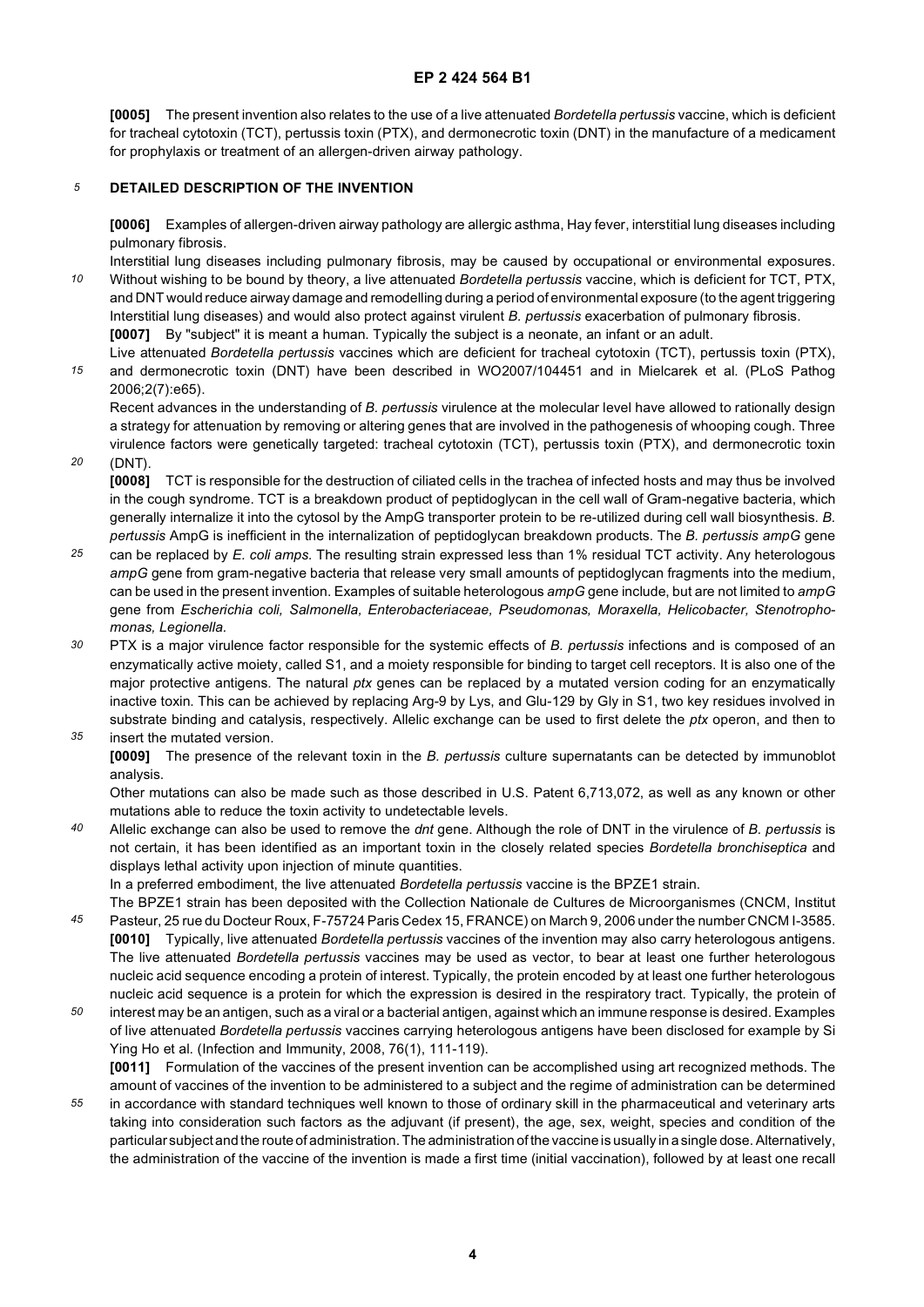(subsequent administration), with the vaccine.

**[0012]** Typically the vaccines can be administered by nasal administration or by inhalation. This type of administration is low in costs and enables the colonization by the live attenuated *Bordetella pertussis* vaccine of the invention of the respiratory tract. Nasal administration may be accomplished with a live attenuated *Bordetella pertussis* vaccine under

- *5* the form of liquid solution, suspension, emulsion. Solutions and suspensions are administered as drops. Solutions can also be administered as a fine mist from a nasal spray bottle or from a nasal inhaler. Gels are dispensed in small syringes containing the required dosage for one application. Inhalation may be accomplished with a live attenuated *Bordetella pertussis* vaccine under the form of solutions, suspensions, and powders; these formulations are administered via an aerosol, droplets or a dry powder inhaler. The powders may be administered with insufflators or puffers.
- *10* **[0013]** In the following, the invention will be illustrated by means of the following example as well as the figures.

# **FIGURE LEGENDS**

#### *15* **[0014]**

*20*

*25*

*30*

**Figure 1.** Attenuated *B. pertussis* BPZE1 reduces the severity of airway pathology induced by sensitizing allergen. Representative morphological changes at 38 days in bronchiolar transverse sections of lungs from (A) Non-sensitized, (B) OVA-sensitized, (C) OVA-sensitized and infected with *B. pertussis,* (D) OVA-sensitized and immunized with BPZE1. Airway inflammation was detected using haematoxylin and eosin (H&E) staining of fixed lung sections. Original magnification A, C, E & G x100. B, D, F& H x400.

**Figure 2.** Attenuated *B. pertussis* BPZE1 reduces the severity of mucus hyperplasia to sensitizing allergen. Representative morphological changes at 37 days in transverse sections of bronchioles from (A) non-sensitized, (B) OVA-sensitized, (C) OVA-sensitized and infected with *B. pertussis,* (D) OVA-sensitized and vaccinated with BPZE1. Airway inflammation was detected using combined Discombes/Alcian blue/PAS staining on lung sections. Original magnification x400.

**Figure 3.** Attenuated *B. pertussis* BPZE1 reduces the cell infiltrate ofBAL fluid. Effect of virulent BPSM infection, attenuated BPZE1 challenge and/or OVA sensitization on BAL composition 24h after final OVA exposure. Negative controls were sham infected/sensitized with saline. BAL fluid was examined for the total cell number (A), or the presence of neutrophils (B), eosinophils (C) or lymphocytes (D). Results are expressed as mean  $\pm$  S.E.M. of cell number. \*P<0.05.

*35* **Figure 4.** Attenuated *B. pertussis* BPZE1 reduces allergen-induced IgE. OVA-specific IgE in serum elicited in response to OVA sensitization and/or challenge with virulent (BPSM) or attenuated (BPZE1) *B. pertussis.* Sera were collected on day 38 and OVA-specific serum IgE levels were measured by ELISA. Concentrations below 100pg/ml were considered negative. Results are expressed as mean antibody concentrations  $\pm$  S.E.M. P<0.05.

*40* **Figure 5.** Cell-mediated immune responses from splenocytes to OVA, elicited by OVA sensitization 10 days following prior exposure to attenuated (BPZE1) or virulent (BPSM) *B. pertussis* infection. Negative symbols indicate sham sensitization or challenge with PBS. Cytokine responses from similar cultures assayed are shown for (A) IL-5, (B) IL-10, (C) IL-13 and (D) IFN-γ. T-cell proliferation (E) represents Δcpm of spleen proliferation against OVA at 200µg/ml following subtraction of background typically 2000-4000cpm. Results are expressed as mean  $\pm$  S.E.M.

*45*

**Table I. Summary of pathological features of** *B. pertussis* **/allergen sensitization.** Features of airway inflammation in non-sensitized (Control), OVA-sensitized (OVA), BPZE1-immunized sensitized mice (ZeOVA) or BPSM-infected sensitized mice (SmOVA).

|    |              |                                      |                            | SCIISILLED IIIIUC (SIIIUVA). |                          |                |                          |                          |                          |
|----|--------------|--------------------------------------|----------------------------|------------------------------|--------------------------|----------------|--------------------------|--------------------------|--------------------------|
| 50 | Group        | <b>Tissue</b><br><b>inflammation</b> | <b>BALF</b><br>eosinophils | Goblet cell<br>metaplasia    | Spleen cellculture       |                |                          |                          | OVA-IgE                  |
|    |              |                                      |                            |                              | $IL-5$                   | $IL-13$        | $IL-10$                  | IFN- $\nu$               |                          |
|    | Control      | $\overline{\phantom{0}}$             | -                          | $\blacksquare$               | $\overline{\phantom{a}}$ | -              | $\overline{\phantom{0}}$ | $\overline{\phantom{0}}$ | $\overline{\phantom{a}}$ |
| 55 | <b>OVA</b>   | $++$                                 | $++$                       | $^{++}$                      | $^{+++}$                 | $^{+++}$       | $\overline{\phantom{0}}$ | $\overline{\phantom{a}}$ | $^{++}$                  |
|    | <b>ZeOVA</b> | $\ddot{}$                            | $\ddot{}$                  | $\ddot{}$                    | $\blacksquare$           | $\ddot{}$      | $\overline{\phantom{a}}$ | $^{++}$                  | $\ddot{}$                |
|    | <b>SmOVA</b> | $^{++}$                              | $+++$                      | $+++$                        | $\ddot{}$                | $\blacksquare$ | $\overline{\phantom{a}}$ | $\blacksquare$           | $+ + +$                  |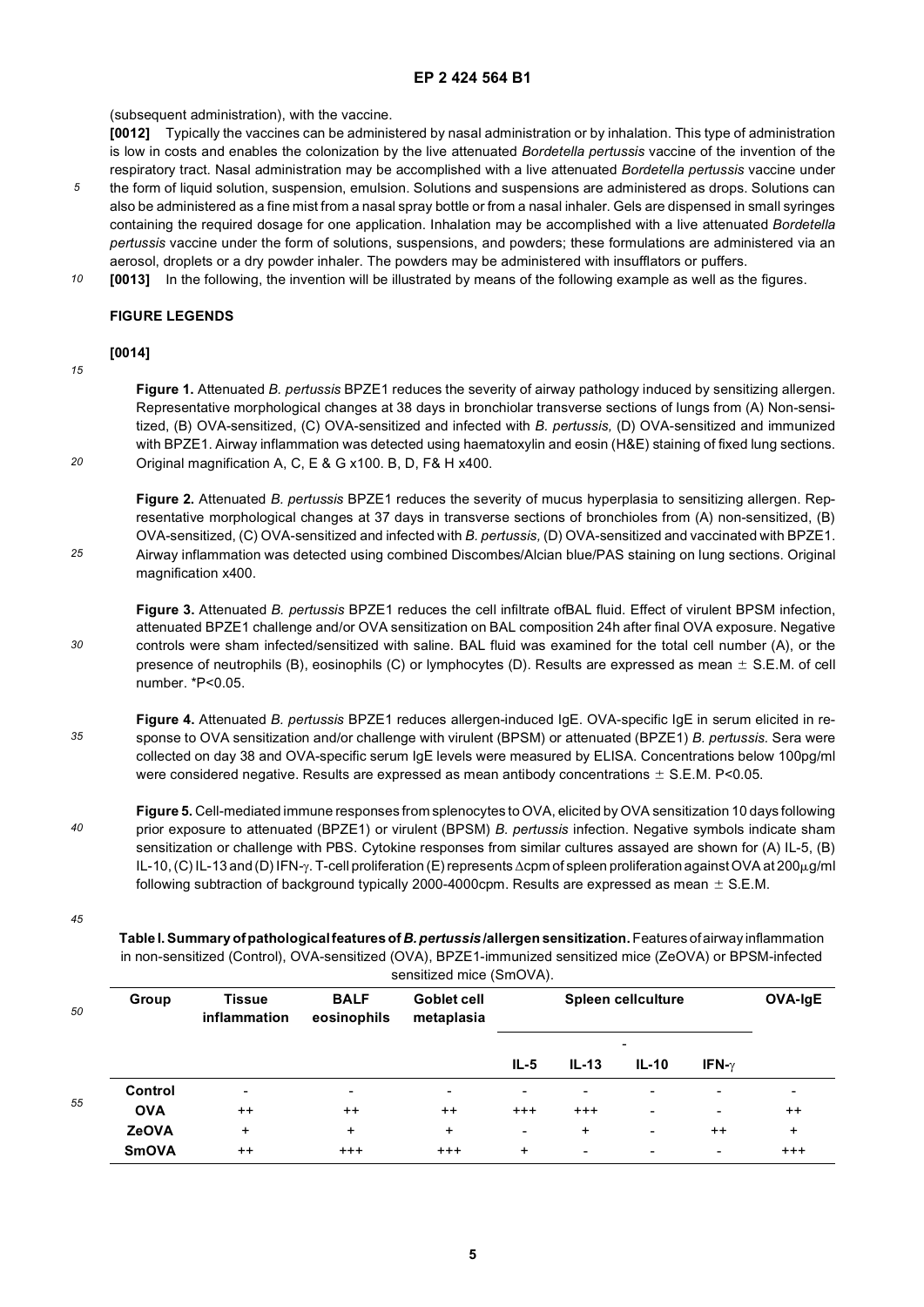|  | (continued) |
|--|-------------|
|  |             |

| Group       | <b>Tissue</b><br>inflammation | <b>BALF</b><br>eosinophils | Goblet cell<br>metaplasia | Spleen cellculture |                |                            |                          | <b>OVA-IgE</b> |
|-------------|-------------------------------|----------------------------|---------------------------|--------------------|----------------|----------------------------|--------------------------|----------------|
|             |                               |                            |                           | IL-5               | $IL-13$        | $\qquad \qquad$<br>$IL-10$ | IFN- $\nu$               |                |
| BPZE1       | $\overline{\phantom{0}}$      | $\overline{\phantom{a}}$   | $\qquad \qquad$           | $\blacksquare$     | $\blacksquare$ | ۰.                         | $\overline{\phantom{0}}$ | -              |
| <b>BPSM</b> |                               |                            |                           |                    |                |                            |                          |                |

*10*

*20*

*25*

*5*

#### **EXAMPLE**

## **ABSTRACT**

*15* **[0015]** This preclinical study examined whether the candidate *B. pertussis* vaccine BPZE1 influences third party allergen priming and pathology, using previously characterized animal models. Unlike virulent wildtype strains, live attenuated BPZE1 did not exacerbate but protected against allergen-driven pathology.

#### **Abbreviations used**

**[0016]** OVA: Ovalbumin; BAL: Bronchoalveolar lavage; BPZE1: live attenuated *Bordetella pertussis*; Pa: Acellular pertussis vaccine; Pw: Whole-cell pertussis vaccine

# **MATERIALS**

#### **Immunization, sensitization and airway delivery of OVA and** *B. pertussis*

*30 35* **[0017]** Eight- to twelve-week old, female BALB/c mice (Harlan, Oxon, UK) were used and maintained according to the regulations and guidelines of the Irish Department of Health, and the Research Ethics Committee of the National University of Ireland, Maynooth. Mice were exposed to live virulent or attenuated bacteria, and sensitized to allergen during infection. Virulent *B. pertussis* BPSM or attenuated BPZE1 were cultured as previously described (Mills et al. Dev Biol Stand. 1998;95:31-41). Attenuated or virulent strains at mid-log growth were administered to mice by aerosol. At the peak of infection (10d) and at 24d, mice were sensitized by intra-peritoneal injection of  $100\mu g/m$ l ovalbumin (OVA) in adjuvant (AlumImject<sup>™</sup>, Pierce, I11). Mice were challenged intra-nasally with OVA (50µg/ml) on days 24, 35, 36 and 37. Various control groups received sham delivery of sterile PBS in place of the active agent (Ennis et al. Clin Exp Allergy 2004;34(9):

1488-97).

# **Bronchoalveolar Lavage (BAL) and Respiratory Tract Histology**

- *40* **[0018]** On 37d, mice were sacrificed by lethal injection of sodium pentobarbital and BAL fluid collected (Ennis et al. Clin Exp Allergy 2004;34(9):1488-97). Total leukocytes and differential cell counts were performed as described, using Diff Quik/Rapi-Diff II™ (Triangle Biomedical Sciences, NC, USA.). Lungs from non-lavaged mice were removed and fixed in 10% (v/v) formalin/PBS, embedded in paraffin, sectioned and stained with haemotoxylin/eosin (H&E), alcian blue (identification of mucus), Discombes (identification of eosinophils), or periodic acid-Schiff (for assessment of base-
- *45* ment membrane thickness). Histopathological changes were graded according to an established semi-quantitative scoring system as mild, moderate or severe. Pathology was scored by two independent observers without prior knowledge of the treatment group as previously described (Ennis et al. Clin Diagn Lab Immunol 2005;12(3):409-17).

# **T cell Proliferation assay**

*50*

**[0019]** Splenocytes from mice were prepared as previously described (Mahon et al. J Exp Med  $1997;186(11):1843-1851$  and incubated for 72h with either medium (negative control), OVA (200 $\mu$ g/ml), or concanavalin A (5mg/ml). Supernatants were removed at 48h for cytokine analysis, and cultures received fresh medium. Cells were incubated for the final 6h with [3H]-thymidine and proliferation was measured by radioactivity incorporated by liquid scintillation.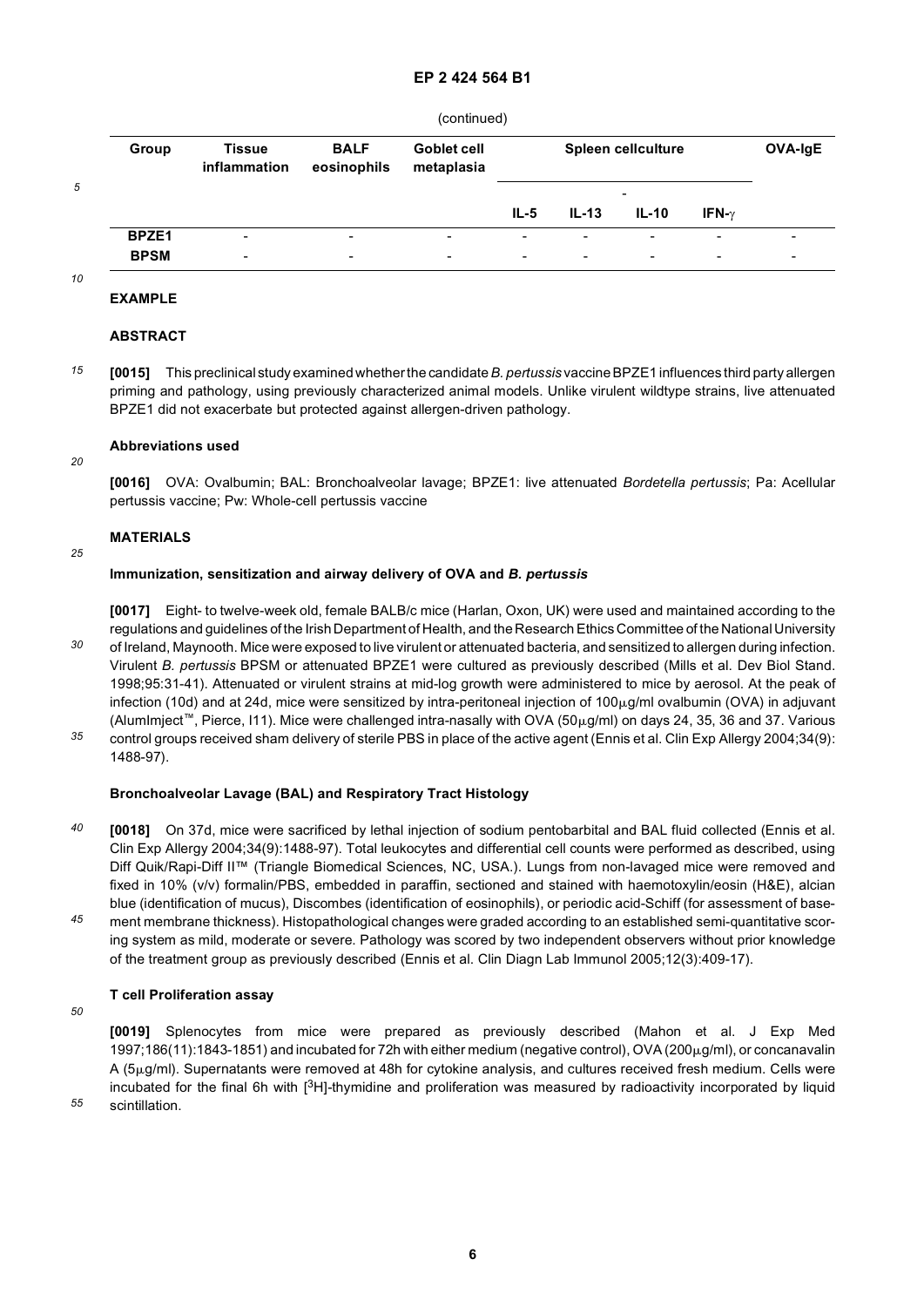#### **Measurement of cytokines and antibody responses**

**[0020]** Analysis of IL-5, IL-10, IL-13 and IFN-γ from BAL fluid and splenocyte supernatant was carried out using Cytometric Bead Array Flex Sets (BD Biosciences, Franklin Lakes, NJ) according to manufacturer's instructions, and analysed by flow cytometry (Becton-Dickinson, NJ, USA). Standard curves and raw data were generated for each cytokine using FCAP Array v1.0.1 software (BD Biosciences). OVA-specific serum IgE was measured by ELISA as previously described (Morokata Tet al. Immunology 1999;98(3):345-351) using a rat anti-mouse IgE monoclonal antibody (BD Pharmingen, San Diego, CA, USA). IgE concentration was expressed as  $\mu$ g/ml after comparison to murine IgE standards (BD, Pharmingen, San Diego, CA, USA).

#### *10*

*15*

*5*

# **Statistical analysis**

**[0021]** Values for all measurements were expressed as the mean  $\pm$  standard error of the mean (SEM). Statistical analysis was performed using GraphPad Prism™ software (GraphPad, San Diego, CA). Comparison was made using the Kruskal Wallis test, or the Mann Whitney test as appropriate. Significance was denoted by P value <0.05.

## **RESULTS**

# **The attenuated** *B. pertussis* **BPZE1 prevents exacerbated OVA-driven allergic airway pathology**

*20*

**[0022]** Virulent *B. pertussis* can exacerbate third party allergen priming in animal models (Ennis et al. Clin Exp Allergy 2004;34(9):1488-97) and has been associated with exacerbation of allergy in humans (Harju et al. Thorax 2006;61(7):579-584).To assess the influence of attenuated *B. pertussis* on third party allergen priming, mice were primed with virulent or attenuated strains of *B. pertussis,* and sensitized to OVA at the peak of bacterial carriage (a model

- *25* previously shown to uncover the influence of infection on allergen-driven inflammation). In the absence of infection, OVA sensitized mice exhibited typical peribronchial and perivascular inflammation at day 38, which was not observed in naïve control mice (Fig 1A and B). At this time point, pathology due to virulent bacterial infection alone has resolved. Priming at the peak of virulent *B. pertussis* infection enhanced airway pathology when compared to OVA sensitization alone, with mice displaying epithelial hyperplasia and moderate mucus metaplasia (Fig. 1C). In contrast, minimal pathology
- *30* was observed in sensitized mice infected with attenuated BPZE1, compared to those sensitized to OVA alone (Fig. 1D). An examination of mucus-containing goblet cells demonstrated that prior immunization with BPZE1 in OVA-sensitized mice reduced mucus secretion and hyperplasia, compared to those sensitized to OVA alone (Fig. 2). Thus unlike infection with virulent *B. pertussis,* immunization with the candidate live attenuated *B. pertussis* vaccine BPZE1 did not enhance, but reduced the pathology associated with allergen sensitization.
- *35*

#### **The attenuated** *B. pertussis* **vaccine strain BPZE1 prevents OVA-driven allergic airway inflammation**

*40 45* **[0023]** Immunization with live attenuated *B. pertussis* BPZE1 moderated the quality of the OVA-induced inflammatory influx to the respiratory tract. Control mice showed minimal cellularity in bronchoalveolar lavage (Fig. 3), whereas OVA sensitization/challenge resulted in significant infiltration by inflammatory cells (>3 x 10<sup>6</sup> cells, Fig. 3A, p<0.05). There were few remarkable differences in the numbers of lymphocytes or neutrophils. BPZE1 immunization alone did not support a neutrophil infiltration at 38d and infiltration of neutrophils in combined BPZE1/OVA sensitized mice was typically lower than either OVA alone or in combination with virulent bacteria, however this did not achieve statistical significance in this study. The key observations were that prior infection with virulent *B. pertussis* increased cellular infiltration compared to sensitization by OVA alone accompanied by increased eosinophilia (Fig. 3C) as previously observed (Ennis et al. Clin Exp Allergy 2004;34(9):1488-97). However in marked contrast immunization with live attenuated BPZE1 prior to OVA sensitization resulted in significantly reduced OVA driven eosinophil infiltration of the airways (Fig. 3C, p<0.05). Thus, the candidate live attenuated *B. pertussis* vaccine BPZE1 prevents OVA-driven allergic airway eosinophilia- a key

feature of inflammation in this model.

# **The candidate live** *B. pertussis* **vaccine BPZE1 does not enhance serum IgE responses to sensitizing allergen**

*55*

**[0024]** OVA sensitization in mice is known to induce IgE and a powerful specific Th2 response, whereas *B. pertussis* infection induces a strong Th1 response. However, pertussis toxin alone can elevate IgE concentrations. Therefore, it was important to explore whether attenuated BPZE1 had an adjuvant effect or enhanced allergen-specific IgE. The influence of BPZE1 on allergic sensitization was examined by measuring the concentration of OVA-specific IgE in serum from mice sensitized to OVA, infected with BPSM, immunized with BPZE1, or receiving combinations of these treatments (Fig. 4). OVA sensitization induced significant levels of IgE as is well documented. Previously, a significant increase in

*<sup>50</sup>*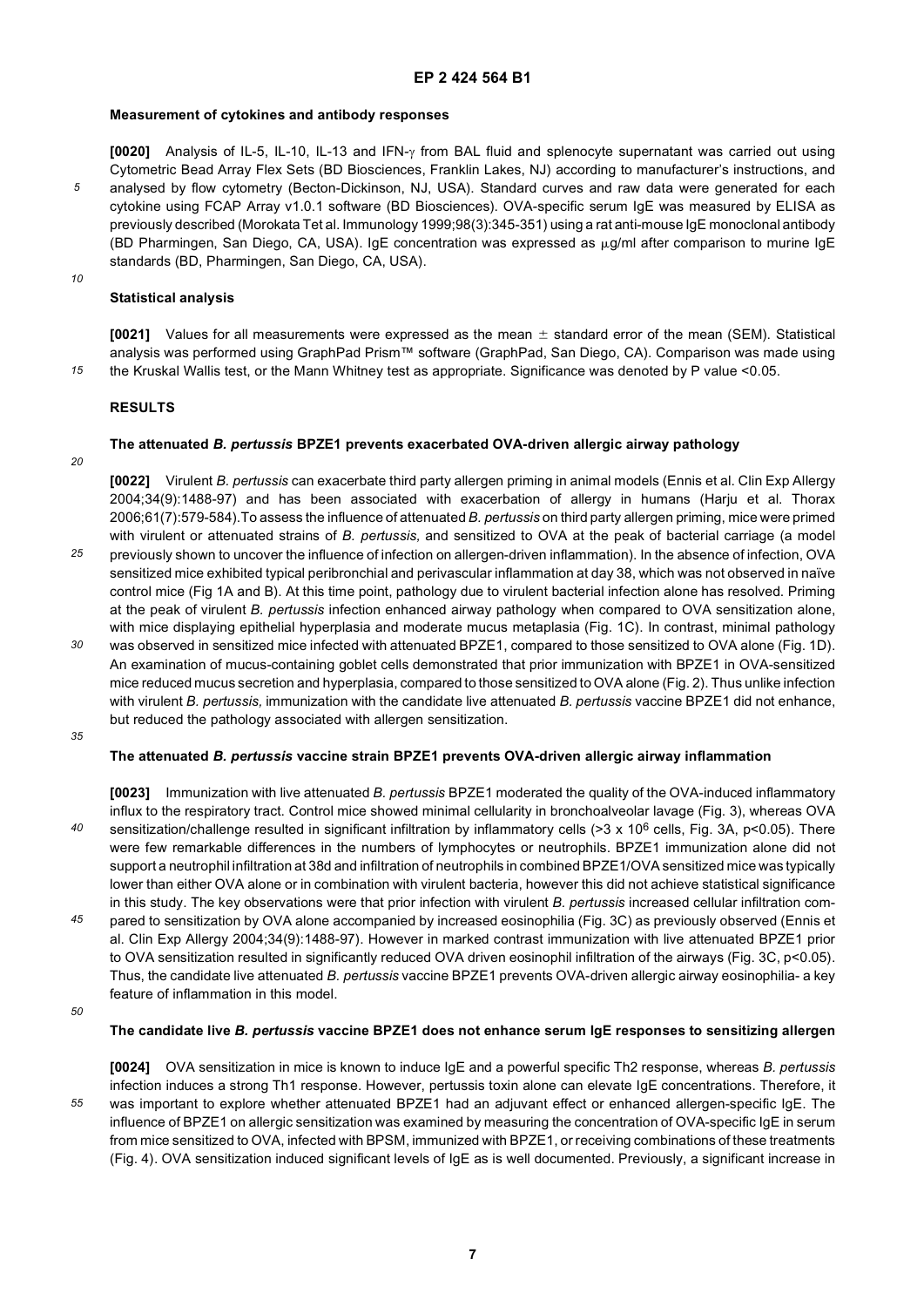OVA-specific IgE following infection with virulent *B. pertussis* W28 was observed in OVA-sensitized mice (Ennis et al. Clin Exp Allergy 2004;34(9):1488-97). IgE responses in mice exposed to attenuated BPZE1 prior to OVA sensitization did not differ significantly to those receiving OVA alone. However, in marked contrast, attenuated BPZE1 immunization resulted in significantly reduced induction (p<0.05) of OVA-induced IgE compared to mice infected with virulent BPSM

*5* in combination with OVA sensitization (Fig. 4). Therefore, the candidate live attenuated *B. pertussis* vaccine BPZE1 delivered prior to allergen priming demonstrated no enhanced IgE response as observed with *B. pertussis* W2811 and BPSM.

# **The live attenuated** *B. pertussis* **vaccine BPZE1 modulates recall cytokine responses to sensitizing allergen**

*10*

**[0025]** It is clear that attenuated BPZE1 has a radically different effect on allergen-driven airway pathology compared to virulent *B. pertussis.* In order to uncover the mechanistic basis of this effect, the influence of bacterial exposure on the pattern of allergen-induced immune responses was characterized. Allergen-specific cytokine induction by spleen cell preparations was assessed following immunization with BPZE1 and OVA sensitization/challenge in order to evaluate

- *15* the influence of BPZE1 on allergen-induced priming. As expected, OVA sensitization alone induced high levels of the Th2 cytokines IL-5 and IL-13 (Fig. 5) on recall to OVA. Neither virulent BPSM nor attenuated BPZE1 alone induced any recall response to OVA (Fig. 5E), but did produce strong Th1 responses to *B. pertussis* antigens. BPSM challenge did not modulate the immune response to sensitizing allergen, with no significant reduction in OVA specific IL-5, IL-13 or proliferative responses observed in mice co-sensitized to OVA, and no significant increase in IFN-γ (Fig 5). In contrast,
- *20* attenuated BPZE1 altered the pattern of cytokines induced by sensitizing allergen. BPZE1 significantly reduced the levels of OVA-induced IL-5 (p<0.005) and IL-13 (p< 0.05), as well as OVA specific proliferative responses (p<0.001), but induced significantly increased IFN-γ in response to OVA (p< 0.05). In summary, BPZE1 did not promote Th2 cytokine induction to third party antigen but rather modulated this to a Th1 like response.

#### *25* **DISCUSSION**

**[0026]** The present study used combined infection/sensitization models to demonstrate that an attenuated strain of *B. pertussis,* BPZE1, did not enhance but reduced allergen-driven airway pathology. Attenuated *B. pertussis* reduced allergen-driven lung eosinophilia and decreased the severity of airway inflammation. Furthermore, BPZE1 prevented

- *30* an increase in OVA-induced IL-5 and IL-13 and modulated recall responses to allergen to a Th1 like response. BPZE1 demonstrated reduced allergen-induced serum IgE responses when compared to mice infected with virulent *B. pertussis* prior to OVA sensitization (see Table I). Taken together these data demonstrate that attenuated BPZE1 does not exacerbate allergen-induced airway pathology in a murine model and supports the use of this candidate vaccine for populations where atopy is prevalent.
- *35 40* **[0027]** The hygiene hypothesis suggests that Th1-inducing infections may have an inhibitory effect on the development of atopy. However, previous studies have demonstrated that virulent *B. pertussis* enhances the severity of airway pathology (Ennis et al. Clin Exp Allergy 2004;34(9):1488-97) despite induction of Th1 immunity. In contrast, systemic immunization with a Th1-inducing Pw vaccine inhibited allergic airway responsiveness, suggesting that protection from allergen-driven pathology is linked not just to CD4<sup>+</sup> T cell profile, but also to the degree of airway damage at the time of
- priming.

**[0028]** The purpose of this study was to investigate whether immunization with a genetically attenuated strain of *B. pertussis* could protect against OVA-induced airway inflammation. Previously, the potential of other vaccines to moderate the risk of atopy has been investigated and a number of studies have found an inverse relationship between immunization and an increased risk of allergic disease. Ennis *et al* found that a Pw vaccine protected against *B. pertussis*-exacerbation

- *45* of OVA-induced airway hyperresponsiveness in a murine model of allergic airway inflammation (Mills et al. Dev Biol Stand. 1998;95:31-41). Likewise, Grüber *et al* found no allergy-promoting effect in response to common childhood vaccines including pertussis vaccines (Grüber et al. Allergy 2008;63(11):1464-72). The relationship between childhood immunization and the development of atopic diseases in a population-based sample of 718 adolescents found that live attenuated vaccines inhibited the development of asthma and allergic diseases (Martignon et al. Pediatr Allergy Immunol.
- *50* 2005;16(3):193-200). The current study demonstrates that the vaccine candidate BPZE1 suppresses allergen-driven pathology through a mechanism that modulates cell-mediated responses against OVA at both a mucosal and systemic level.

IL-5-mediated recruitment of eosinophils to the lung contributes to allergen-induced airway pathology by generating potent cytotoxic products, including major basic protein (MBP) and eosinophil peroxidase, which collectively contribute

*55* to tissue damage (Gleich G. J Allergy Clin Immunol 2000;105(4):651-63). Infection with virulent *B*. *pertussis* exacerbates the extent of the OVA-induced inflammatory influx to the respiratory tract, with an increase in eosinophils (Fig. 3C), accompanied by a marked increase in the severity of airway pathology (Fig.1G). Conversely, administration of attenuated BPZE1 prior to allergen sensitization resulted in a significant reduction in eosinophil infiltration. This study demonstrates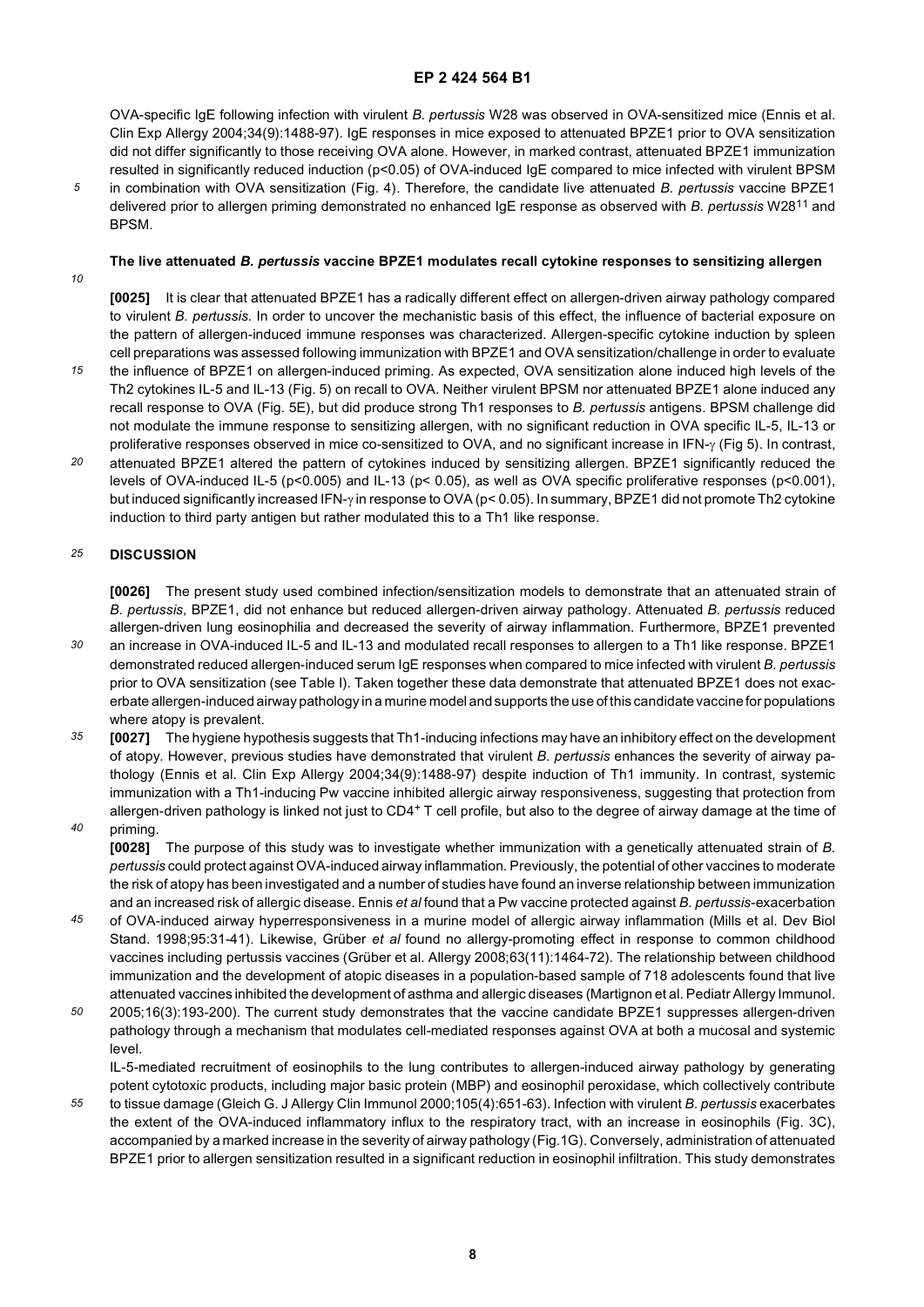that BPZE1 prevents the adjuvant-associated increase in OVA-induced IL-5 (Fig. 1A) seen when animals are infected with virulent *B. pertussis* strains. IL-13 also contributes to the pathogenesis of asthma by promoting Th2 responses, increasing eosinophil recruitment, and contributing to IgE-mediated inflammation (Humbert et al. J Allergy Clin Immunol. 1997;99(5):657-65; Temann et al. Am J Respir Cell Mol Biol 1997;16(4):471-8). Attenuated BPZE1 significantly decreased

- *5* OVA induced IL-13 in sensitized mice (Fig. 5C). Airway mucus hypersecretion is also linked to IL-13 and is a major pathophysiological feature of both allergic asthma and whooping cough. It is not surprising therefore that mucus production mirrored IL-13 levels in this study and was significantly reduced in sensitized mice previously exposed to BPZE1 (Fig 5C). This study suggests that one, or a combination, of the attenuated virulence factors in BPZE1 (pertussis toxin, tracheal cytotoxin and dermonecrotic toxin) play a role in the adjuvant effect observed with virulent *B. pertussis* strains, via the
- *10* induction of either IL-5 or IL-13, or both. The protection against allergen-driven pathology seen here is associated with three genetic modifications contained within BPZE1 and modulation of the allergic immune response is consistent with some versions of the hygiene hypothesis. However, the mechanisms underlying the beneficial influence of attenuated BPZE1 on allergen-driven pathology may be multiple and inter-linked. Previous studies have demonstrated a significant increase in total serum IgE as a result of
- *15* OVA sensitization in animal models (Holgate et al. J Allergy Clin Immunol 2005;115(3):459-465; Hamelmann et al. Allergy 1999;54(4):297-305). Here, allergen-specific IgE responses induced by respiratory sensitization were significantly reduced in mice receiving attenuated compared to virulent *B. pertussis.* This is consistent with the modulation of systemic immune responses to OVA induced by attenuated BPZE1 away from IL-5 and IL-13 towards IFN-γ, a response which is associated with reduced IgE (Lack et al. J Immunol 1994;152(5):2546-54). Nevertheless allergic airway inflammation
- *20* is not simply a balance between Th1 and Th2 responses. Hansen *et al* have shown that modulation of airway CD4+ Th responses does not necessarily reduce airway pathology (Hansen et al. J Clin Invest 1999;103(2):175-183). It might be that the key beneficial feature of BPZE1 is the combination of a Th1 skewed response combined with the absence of induced airway pathology. This is consistent with previous reports in which exacerbation of airway pathology to allergen was associated with allergen priming during a period of airway damage or remodelling (Marsland et al. Clin Exp Allergy
- *25* 2004;34(8):1299-306; Gern. J Allergy Clin Immunol 2000:105(2 Pt 2):S497-502). This combined benefit makes live attenuated *Bordetella pertussis* vaccine which is deficient for TCT, PTX, and DNT an attractive candidate as a protective agent against atopy.

#### **References**

**[0029]** Throughout this application, various references describe the state of the art to which this invention pertains.

### **Claims**

- **1.** A live attenuated *Bordetella pertussis* vaccine which is deficient for tracheal cytotoxin (TCT), pertussis toxin (PTX), and dermonecrotic toxin (DNT) for use in the prophylaxis or treatment of an allergen-driven airway pathology.
- *40* **2.** A live attenuated *Bordetella pertussis* vaccine according to claim 1 for the use defined in claim 1, wherein the allergen-driven airway pathology is selected from the group consisting of allergic asthma, Hay fever and interstitial lung diseases.
	- **3.** A live attenuated *Bordetella pertussis* vaccine according to claim 1 or 2 for the use defined in said claims, wherein the subject is a neonate or an infant.

*45*

*55*

*30*

*35*

- **4.** A live attenuated *Bordetella pertussis* vaccine according to any one of claims 1 to 3 for the use defined in said claims, wherein the live attenuated *Bordetella pertussis* vaccine is the *Bordetella pertussis* strain deposited under accession number CNCM I-3585.
- *50* **5.** A live attenuated *Bordetella pertussis* vaccine according to any one of claims 1 to 4 for the use defined in said claims, wherein the live attenuated *Bordetella pertussis* vaccine carries a heterologous antigen.
	- **6.** A live attenuated *Bordetella pertussis* vaccine according to any one of claims 1 to 5 for the use defined in said claims, wherein the live attenuated *Bordetella pertussis* vaccine is administered by nasal administration or by inhalation.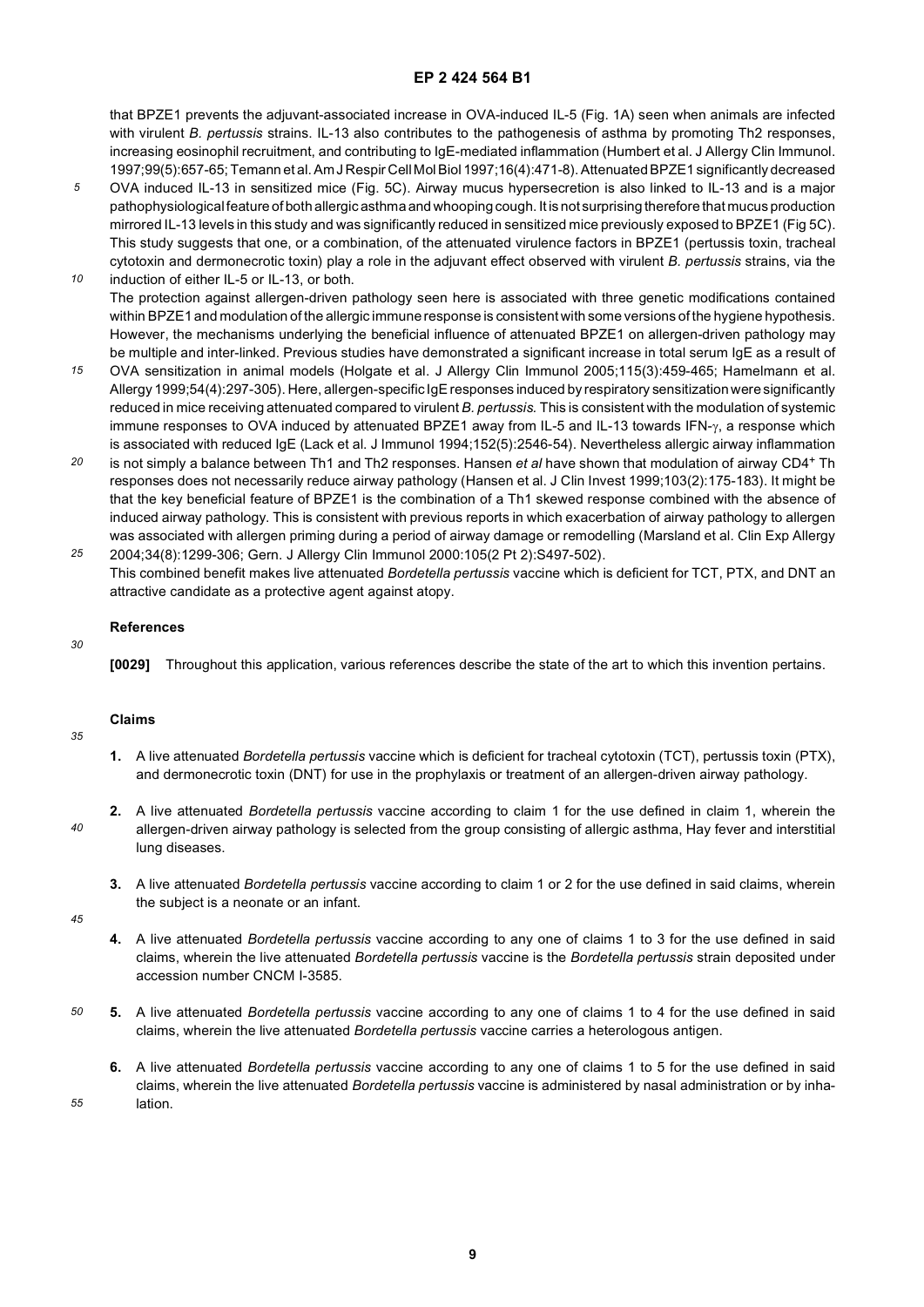# **Patentansprüche**

- **1.** Lebend attenuierte Bordetella pertussis-Vakzine, das für tracheales Cytotoxin (TCT), Pertussistoxin (PTX) und dermonekrotisches Toxin (DNT) defizient ist, zur Verwendung in der Prophylaxe oder Behandlung einer allergengetriebenen Atemweg-Pathologie.
- **2.** Lebend attenuierte Bordetella pertussis-Vakzine nach Anspruch 1 zur in Anspruch 1 definierten Verwendung, wobei die allergengetriebene Atemweg-Pathologie ausgewählt ist aus der Gruppe, bestehend aus allergischem Asthma, Heuschnupfen und interstitiellen Lungenerkrankungen.
- *10*

*15*

*20*

*5*

- **3.** Lebend attenuierte Bordetella pertussis-Vakzine nach Anspruch 1 oder 2 zur in diesen Ansprüchen definierten Verwendung, wobei das Subjekt ein Neugeborenes oder ein Kleinkind ist.
- **4.** Lebend attenuierte Bordetella pertussis-Vakzine nach einem beliebigen der Ansprüche 1 bis 3 zur in diesen Ansprüchen definierten Verwendung, wobei die lebend attenuierte Bordetella pertussis Vakzine der Bordetella pertussis-Stamm ist, hinterlegt unter Hinterlegungsnummer CNCM I-3585.
	- **5.** Lebend attenuierte Bordetella pertussis-Vakzine nach einem beliebigen der Ansprüche 1 bis 4 zur in diesen Ansprüchen definierten Verwendung, wobei die lebend attenuierte Bordetella pertussis-Vakzine ein heterologes Antigen trägt.
	- **6.** Lebend attenuierte Bordetella pertussis-Vakzine nach einem beliebigen der Ansprüche 1 bis 5 zur in diesen Ansprüchen definierten Verwendung, wobei die lebend attenuierte Bordetella pertussis-Vakzine durch nasale Verabreichung oder durch Inhalation verabreicht wird.
- *25*

*30*

*35*

*45*

*50*

#### **Revendications**

- **1.** Vaccin vivant atténué contre *Bordetella pertussis* qui est déficient pour la cytotoxine trachéale (TCT), la toxine pertussique (PTX), et la toxine dermonécrotique (DNT) destiné à une utilisation dans la prophylaxie ou le traitement d'une pathologie des voies aériennes entraînée par un allergène.
- **2.** Vaccin vivant atténué contre *Bordetella pertussis* selon la revendication 1 destiné à l'utilisation définie dans la revendication 1, dans lequel la pathologie des voies aériennes entraînée par un allergène est choisie dans le groupe constitué par l'asthme allergique, le rhume des foins et les maladies pulmonaires interstitielles.
	- **3.** Vaccin vivant atténué contre *Bordetella pertussis* selon la revendication 1 ou 2 destiné à l'utilisation définie dans lesdites revendications, dans lequel le sujet est un nouveau-né ou un nourrisson.
- *40* **4.** Vaccin vivant atténué contre *Bordetella pertussis* selon l'une quelconque des revendications 1 à 3 destiné à l'utilisation définie dans lesdites revendications, dans lequel le vaccin vivant atténué contre *Bordetella pertussis* est la souche de *Bordetella pertussis* déposée sous le numéro d'ordre CNCM I-3585.
	- **5.** Vaccin vivant atténué contre *Bordetella pertussis* selon l'une quelconque des revendications 1 à 4 destiné à l'utilisation définie dans lesdites revendications, dans lequel le vaccin vivant atténué contre *Bordetella pertussis* porte un antigène hétérologue.
		- **6.** Vaccin vivant atténué contre *Bordetella pertussis* selon l'une quelconque des revendications 1 à 5 destiné à l'utilisation définie dans lesdites revendications, dans lequel le vaccin vivant atténué contre *Bordetella pertussis* est administré par une administration nasale ou par inhalation.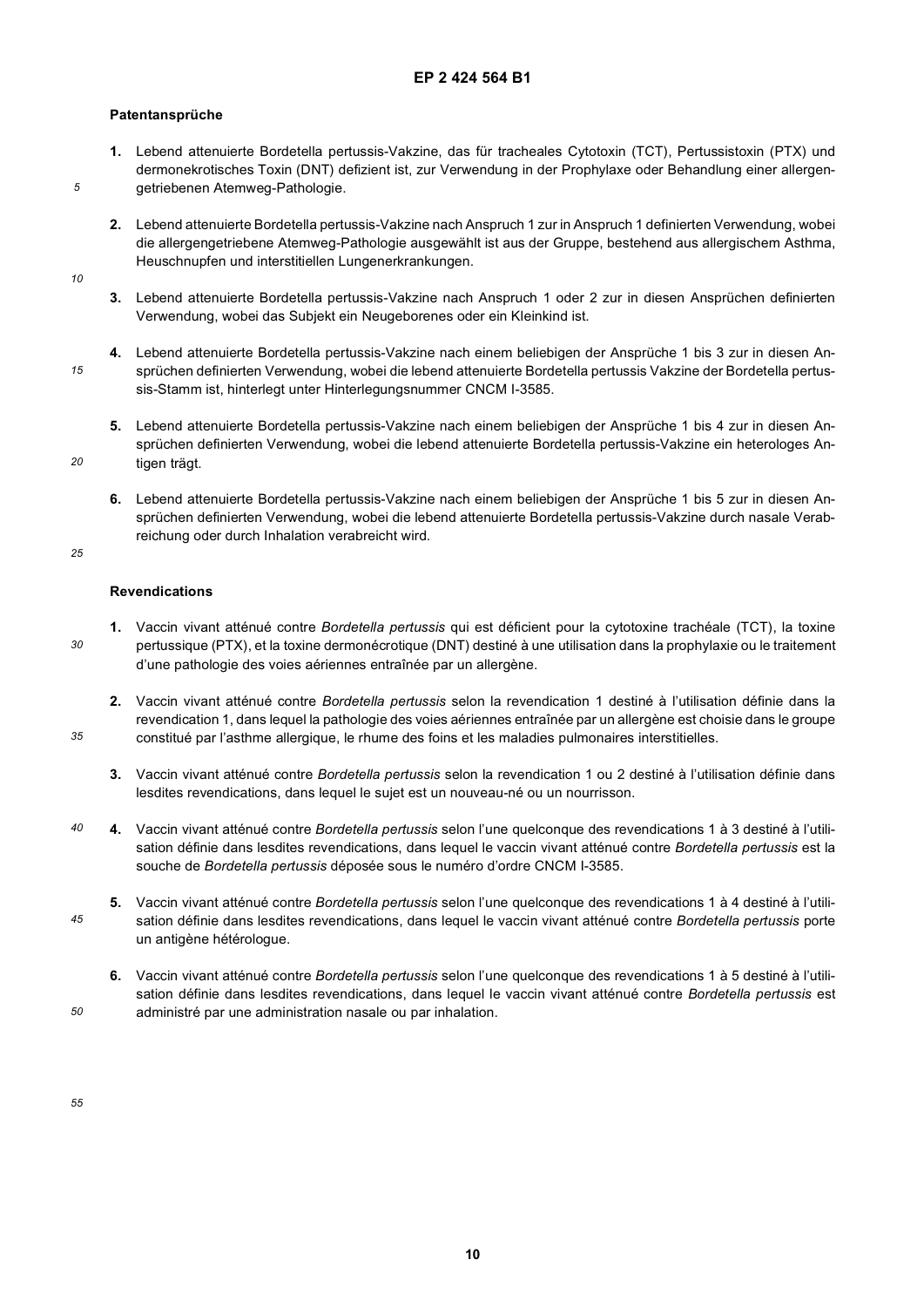

Figure 1

 $\bar{\mathcal{A}}$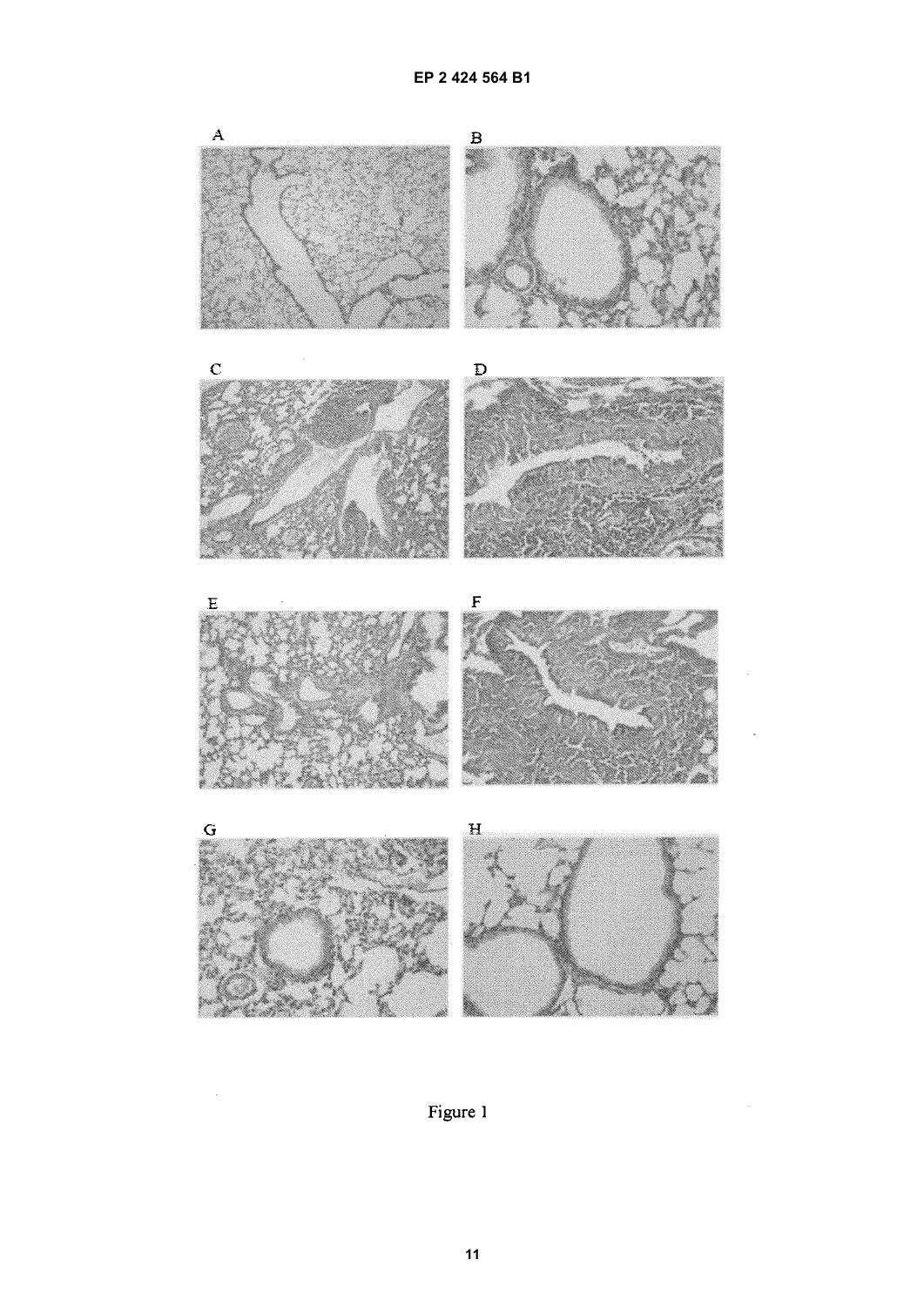

Figure 2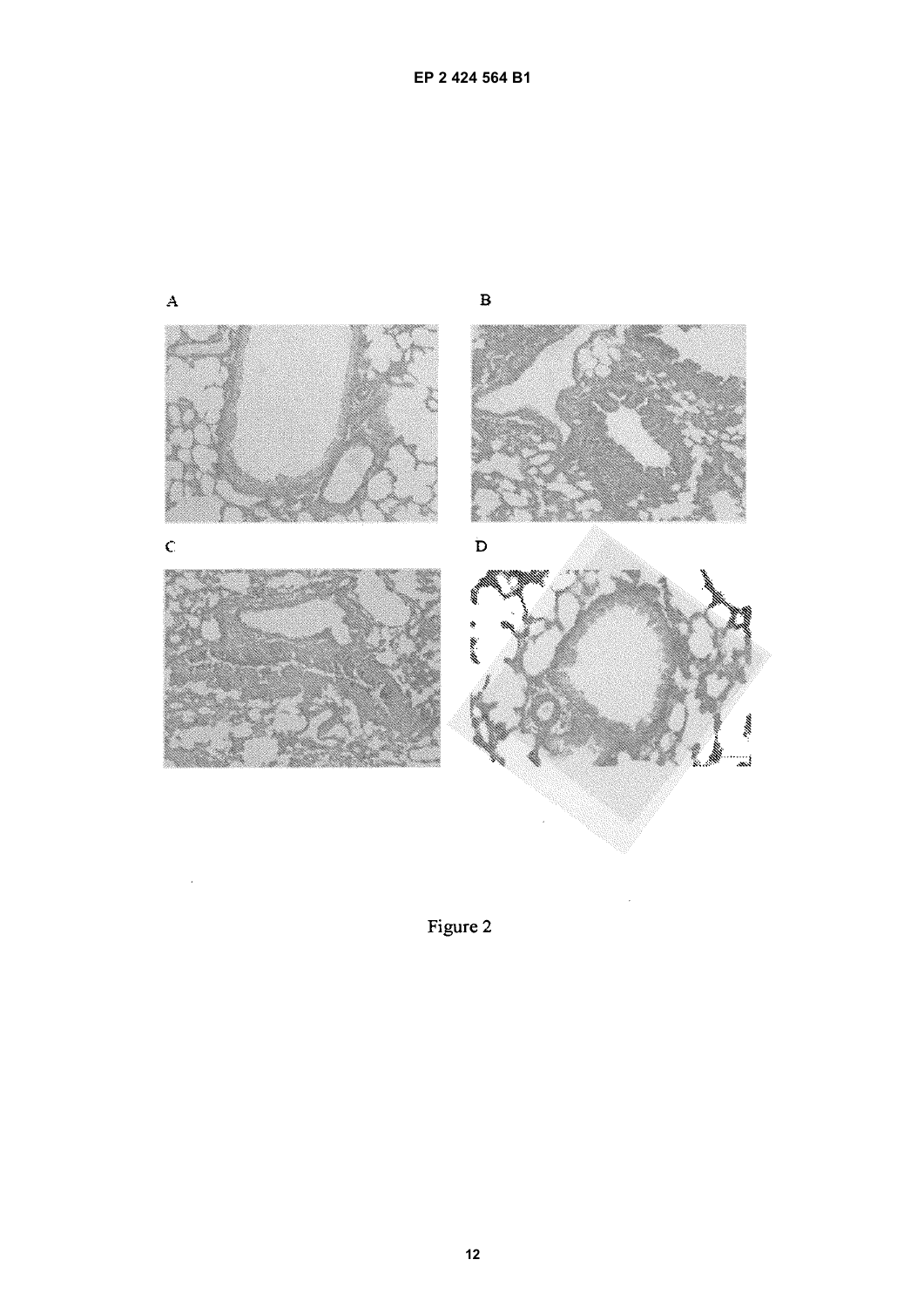

Figure 3

.

 $\bar{\phantom{a}}$ 

J.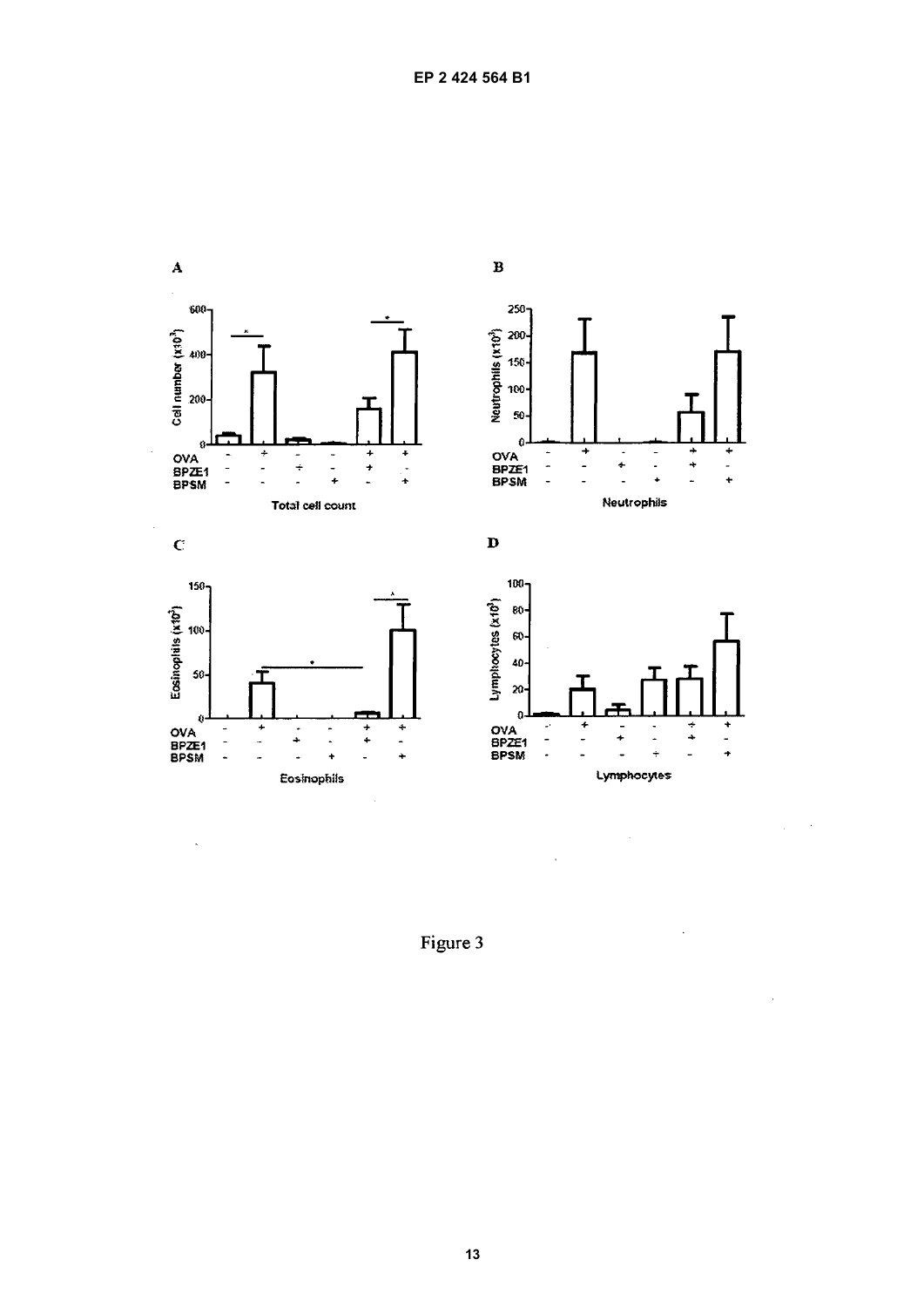

 $\ddot{\phantom{0}}$ 

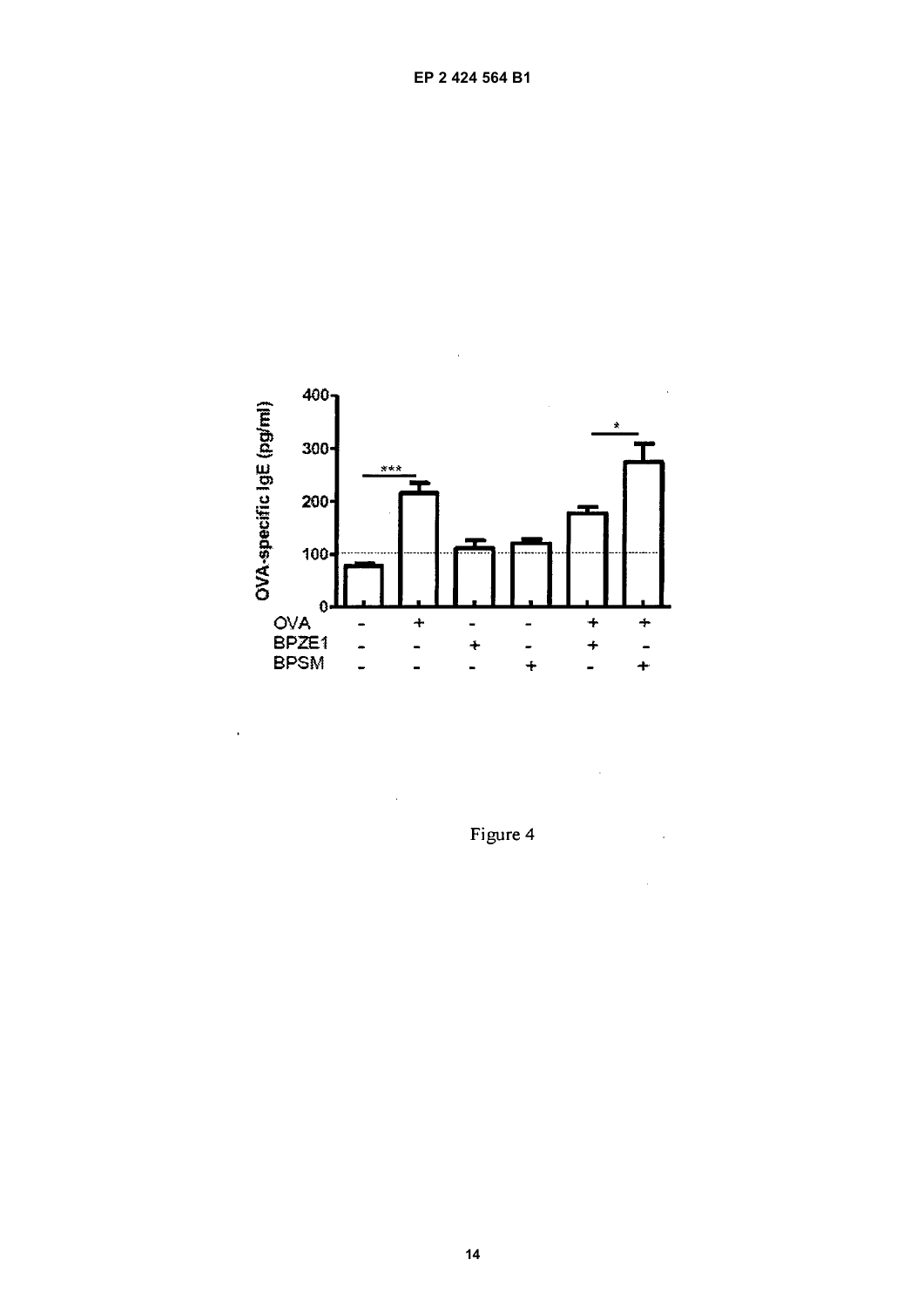





 $\begin{array}{c} + \\ + \\ + \end{array}$ 

 $\bar{\mathcal{A}}$ 

 $\begin{array}{c} + \\ + \\ + \end{array}$ 

 $\Box$  Medium

 $\blacksquare$  Medium



 $\bar{\gamma}$ 



Figure 5